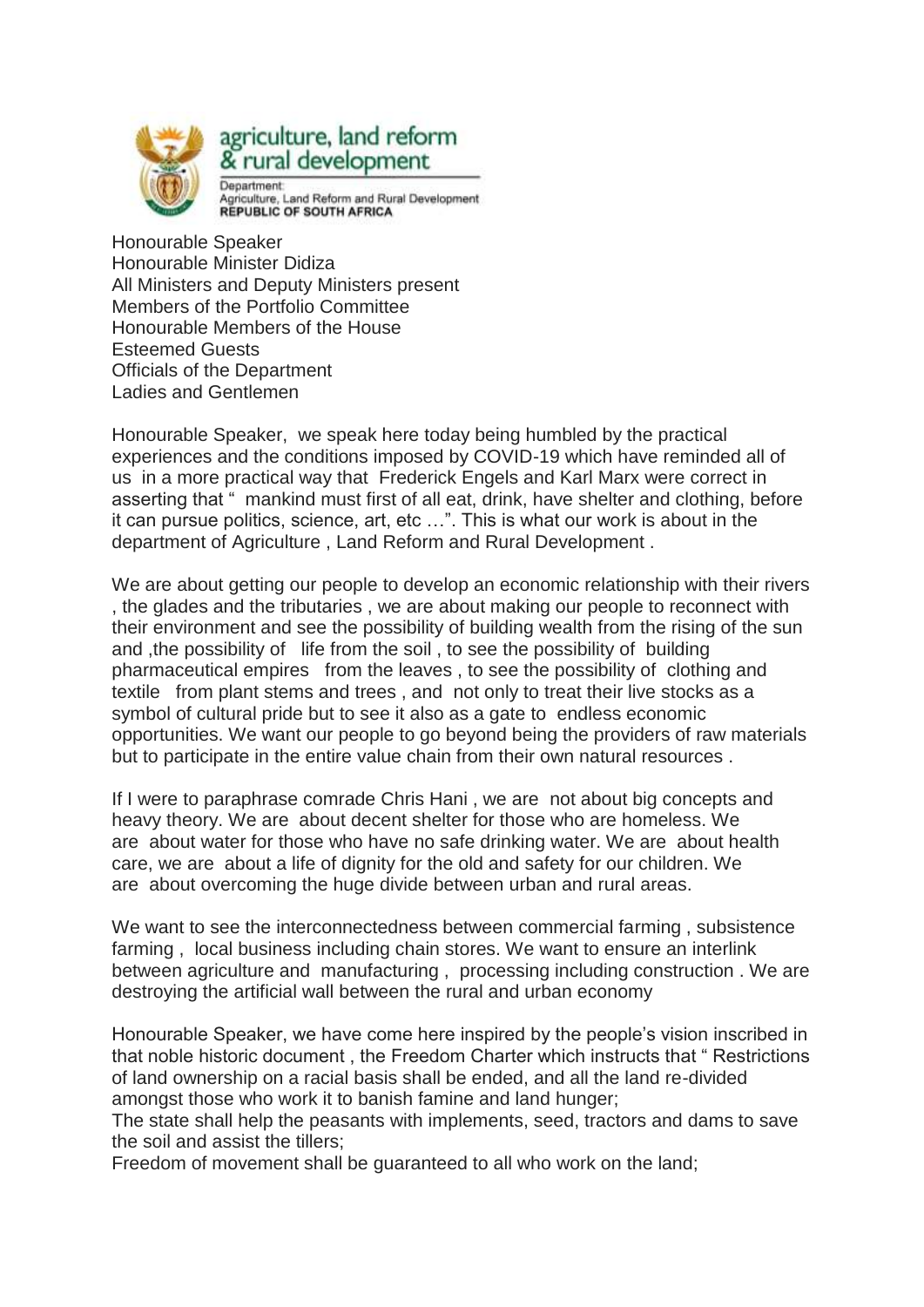All shall have the right to occupy land wherever they choose; People shall not be robbed of their cattle, and forced labour and farm prisons shall be abolished."

In this context , Honourable Members, I would like to draw the attention of this House to the following specific commitments in the 2020 / 2021 Annual Performance Plan that the Covid-19 Pandemic has forced us to revise.

## 1. FARMER PRODUCTION SUPPORT UNITS: FPSUs

Honourable Speaker, the work was started by our predecesors to facilitate Integrated Spatial Planning in rural areas to ensure that there is alignment between sector departments, parastatals, private sector and the municipal development agenda, and this strategic focus continues under this new Department.

With the launch of the Disrict Development Model which is aimed at ensuring strategic coordination and allignement of government work at all levels , it is clear that integrated Rural Development Plans (RDPs) have become an imperative for making the required impact in rural communities .

Our strategic objectives remains that of taking forward the work of establisging Argi-Parks and as part of being realistic about this task , we have decided that the strategic point of depature should be to establish Farmer Production Support Centres, with services aimed at assisting households and farmers to improve the productivity of their assets: land and Livestock in particular.

This will assist in ensuring that we are able to map the economic potential in each and every district based for an example on studying various soil types and climatic condtions. We will know how many farmers exist in each district and their specific areas of focus . This will allow us to determine in advance the type of support and programs to be directed to relevant existing entities.

Our approach is informed by the fact that "the overriding spatial challenge is overcoming the legacy of apartheid, densifying and integrating urban and rural development nodes and activity corridors. This requires government departments and spheres to work together in new ways that achieve coordinated impact". ( ANC 54th National Congress Resolutions : 20017 )

In this context , this year we intend to ensure that no less than 15 Farmer Production Support Units are provided with the necessary infrastructure for making them functional.

As a department , we have crafted the Comprehensive Land and Agrarian Strategy (CLAS). This strategy focuses on developing Commodity Corridors and Commodity Production Schemes in each District, thus giving districts their competitive advantage. We want to have a clear mapping and understanding regarding the strategic economic position and competitive advantage for each district.

\*For an example, through our Partnership in rural Cotton Production Scheme with the Agricultural Research Council and Cotton-SA, we have, thus far, supported 1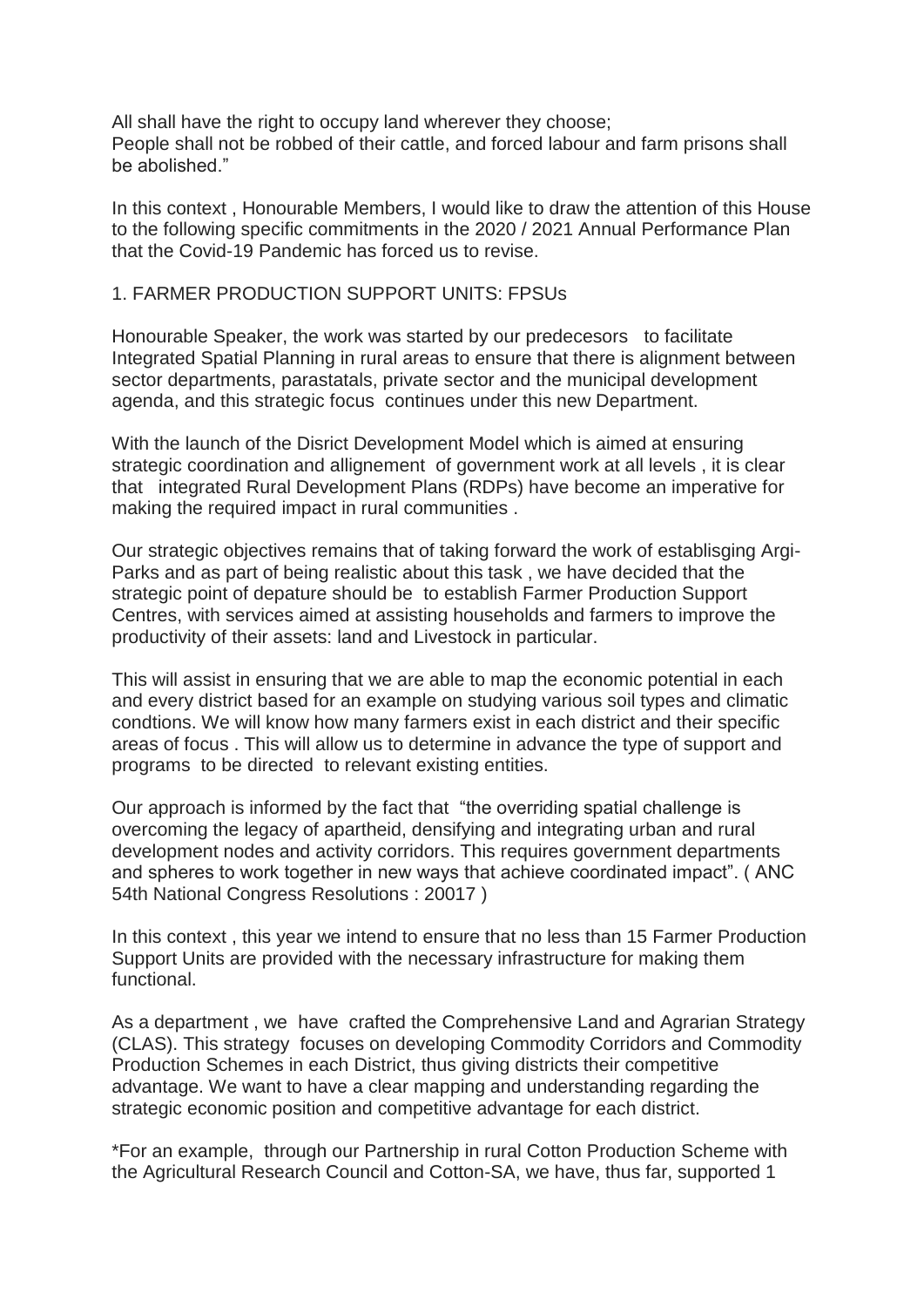270 cotton farmers in 90 Cooperatives in the training, production, packaging and marketing of cotton in Mpumalanga, Limpopo and KwaZulu Natal.

Our Farmer Production Support Unit in Nkomazi at Mpumalanga is the fastest growing in the cotton production scheme thus far. It supports over 29 Cotton producing rural Cooperatives with a total of 938 members cultivating just over 1 500 Ha of rural crop fields. We intend to bring an additional 3 000 Ha of rural fields in to production in the next two years, thus involving more rural households into selfemployment.

Cotton production is labour intensive. Currently we are achieving job creation of between 1 and 2 persons per hectare.

\*Through our collaboration with the National Wool Growers Association we are supporting over 40 000 wool producing small farmers and subsistence households in over 1 400 rural villages in just the Eastern Cape alone.

South Africa produces over 50 million Kgs of wool annually. 13% of that, (that is, over 6,5 million) is produced by rural village farmers in the few districts we are engaged with in this partnership with the National Wool Growers Association (NWGA)

Based on the latest figures for 2019 / 2020 which we have received from our strategic partner, the National Wool Growers Association , more 240 000 family members of the village wool growers are benefiting.

Our development and upliftment interventions are simple. We remove old unproductive rams from village flocks and replace them with high quality rams for improved wool production for the international market. 49 000 rams have been distributed since 2002. 80 000 rams are our target in this MTSF. 350 Wool Shearing Sheds have been dilivered; We have provided Wool-sorting and Weighing Equipment, We are providing training in no less than 13 Learning Areas in basic wool sheep production to rural wool farmers;

I this regard we would like to congratulate Bongolwethu Mgedezi who received the First Place in the latest World Sheep Shrearing Championship Semi-Finals; Mayenzeke Shweni who took Second Place and Bonile Rabela who was on the Third Place.

Rural wool grower are now participating in international wool markets. These include Italy, Hong Kong, the Czech Republic, Germany, the United States of America and France. International sales of wool from rural wool producers fetched over R339m during the 2018/19 financial year.

This commodity scheme is impactful: Over 9 000 jobs have been created; 126 Temporary jobs provided through sheep shearing infrastructure; 84 through fencing; 832 Sheep Shearers trained. Between 2004 and 2015 the number of Children going to bed hungry have been reducd from 41% to 24%; Households involved in Savngs have increased from 49% to 84%; Households that have to borrow money for school fees have drpped from 77% to 48%.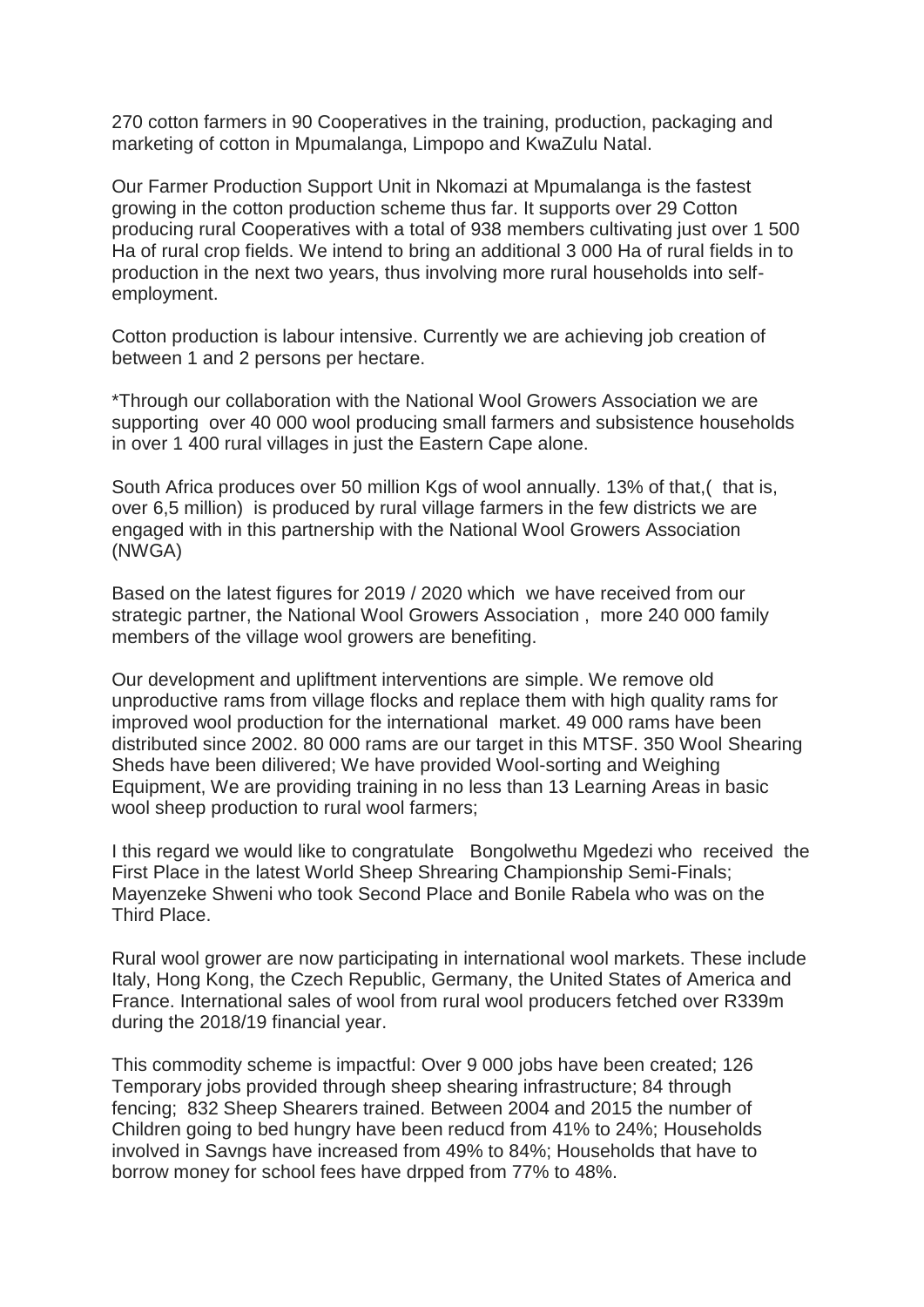\*By the end of next year, the Department's cooperative Agreement with two organizations in the Goat Agri-Business Programme which include Mdukatshani and the Heifer Southern Africa, in Kwa-Zulu would have attained the goal of reaching and including around 7 000 rural subsistence households in improved goat production and marketing. We are assisting rural goat farming hoseholds in 5 out of 10 Districts in KZN so far.

The aim of the collaboration we enterd into in 2016, is to increase rural goat production and to commercialize rural goat herds. By the end of 2020 / 2021 we shall have increased the number of Youth Micro-Businesses to 700.

\*Our rural Commodity Schemes in Sugarcane last year, supported up to 6 404 Small Growers that are affiliated to the South African Farmer Development Association (SAFDA) and more than 10 527 Ha of rural crop fields into production. The target is to reach over 14 000 Small cane growers in KZN , the Eastern Cape and Mpumalanga in the next two years.

To-date we have supported well over 750 rural livestock producers in quality red meat production through their value chains in our collaboration with the National Agricultural Marketing Council. This support includes amongst others, the construction and the equipping of Custom Feedlots in villages to supply quality meat and marketing.

The new Department is fully cognizant of the need to gradually discourage rural producers from the anti-developmental dependency on grants, year after year. This is why, under the Comprehensive Land and Agrarian Strategy, our focus will be on facilitating a process of organizing rural farmers into commodity associations that own Cooperative Finance Institutions, for sustainable productivity.

This year we shall add another 12 rural village based Custom Feedlots (CFLs) to the 19 we have completed in the last two years. These Custom Feedlots serve as Farmer Production Support Units dedicated to the improvement of rural livestock. The farmers' own cooperatives are governing and co-managing the Custom Feedlots with the Agricultral Graduates we are employing in support of the National Red Meat Development Programme. Farmers have opened Savings Bank Accounts and have agreed to devote a percentage of their livestock sales towards achieving long-term financial sustainability. The rural livestock farmers shall supply well over 1 500 animals this year into the export market. This market offers more than 29% above the local red meat market. We started by shipping 65 animals to Mauritius in June this year and generated R717 000.00.

The 29 Auctions we are planning this year will take us even closer to the goal of financial sustainabilty.

Our leading Farmer Production Support Unit so far is the Makholokweng FPSU in the Free State's Thabo Mofutsanyana District Municipality. We have supported over 58 rural village farmers and Land Reform beneficiaries in the grain commodity production scheme. This will help bring 2 200 Ha of land into the production of Sugar Beans for the national and export markets. The Sugarbean harvest has gone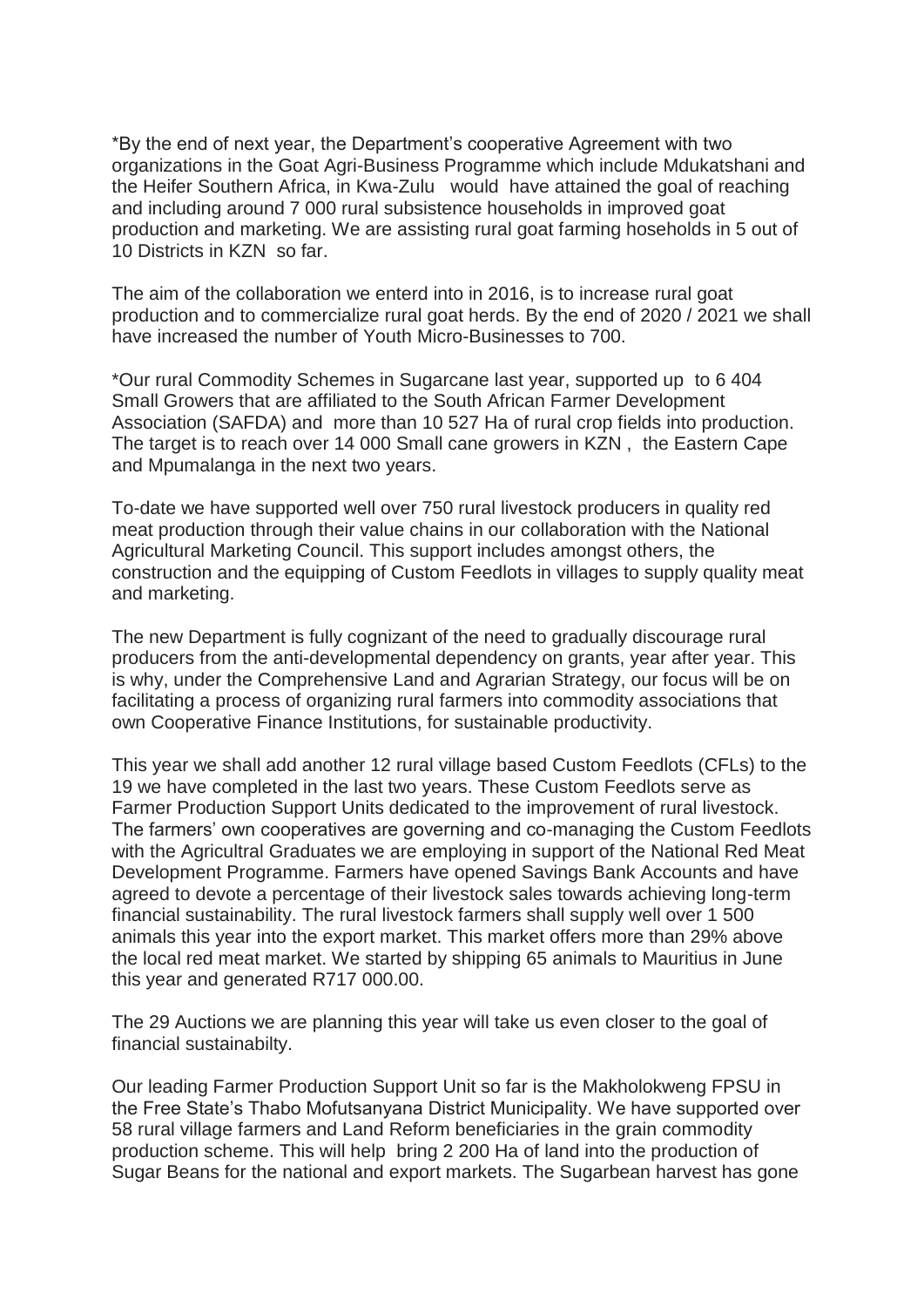well this year to meet the expected 2 640 Tons. Farmers have negotiated and exceeded the expected price of R12 500 per year to achieve over R14 000.00 per ton.

The support generally provided through a functional Farmer Production Support Units includes mechanisation, equipment, management, mentoring, production inputs such as fertilizers, seeds and seedlings as well as Skills Development.

## 2. THE NATIONAL RURAL YOUTH SERVICE CORPSE

Honourable Speaker, the young and rising generation constitutes a representative of the future in the broadest sense; the future of any society depends on the practical and spiritual moulding of the youth. Classes and strata act not only for their own good but also for the good of their rising generation. The youth grows and is moulded within a specific social environment - be it in the comfort and sleek surroundings of the capitalist home, school and boardrooms, the squalid conditions of the working class ghetto, the backward and wretched environment of the rural poor, or the confines of a petty-bourgeois upbringing.

The stage of youth is one of assimilating knowledge of all kinds. Avidly searching for a rational understanding of the surrounding world, the youth therefore displays curiosity, rebelliousness, impassioned and uncontrolled enthusiasms; it quickly forms judgements as it abandons others. Such a stage is crucial in the moulding of stable social being; thus all classes and strata wage relentless battles for the hearts and minds of the youth.

The youth is as enthusiastic in its search for knowledge as it is militant in the fight for the realisation of the ideals it holds dear. Having evolved an understanding of the `right and the wrong`, it displays great zeal and verve in fighting for what it conceives as just. Within the different class formations it acts as a powerful driving force, a dynamo of the class, national and international battles. It is to be found in the front trenches of practical and theoretical struggles displaying both initiative and selfsacrifice. (The Role and Place of the Youth in Society, the ANC and the Struggle :1985 )

We therefore saw it important that as part of driving rural development , it is both inevitable and strategic to place young people as strategic role players in this developmental work. We want their endless energy , we want their endless ideas , we want them to dream with us . Work with us to the future where we can actualise rural development

In this regard , our strategic point of depature is Skills Development which we see as the bed-rock of rural productivity. This is why our focus on the engagement of rural youth in the system of improving rural living is of such principal importance.

Honourabe Speaker, as of today, a total of 12 862 youth since 2010, have been certified (graduated) in skills development programmes across nine economic sectors. A further 1 916 AA youth have completed their training and will receive certificates during this financial year.